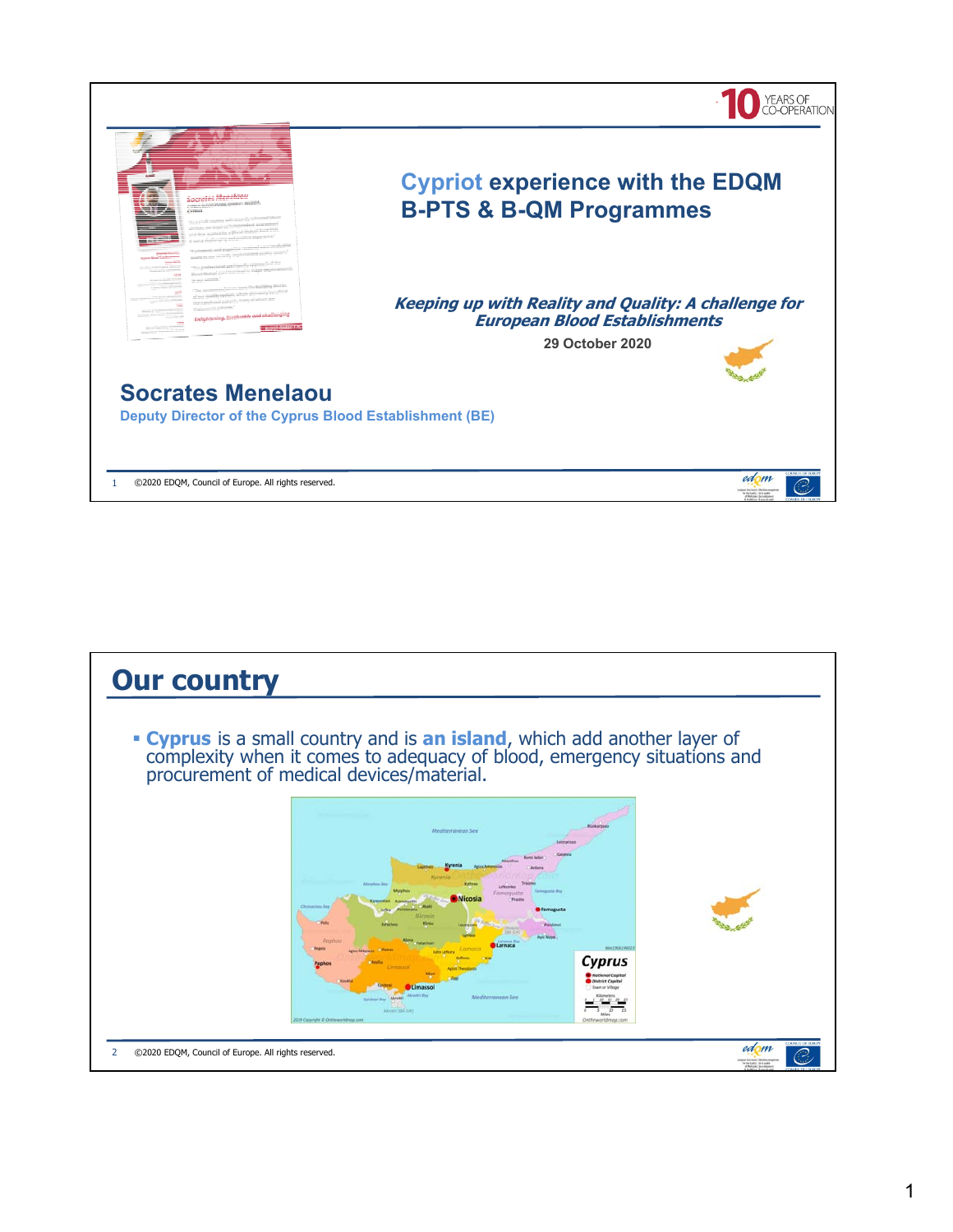| <b>Our Blood Establishment</b>                                                                                                                                                                                                                                                                                                                                                              |      |                 |
|---------------------------------------------------------------------------------------------------------------------------------------------------------------------------------------------------------------------------------------------------------------------------------------------------------------------------------------------------------------------------------------------|------|-----------------|
| Our vision in the Cyprus BE was and is to ensure the adequacy of blood supply<br>as well as the safety and the quality of the transfused blood products.<br>2016 was a year of great reforms in the blood services of our country, since it<br>۰<br>was decided to merge all the small collection and testing units that were<br>dispersed on the island into a single Blood Establishment. |      |                 |
| ©2020 EDQM, Council of Europe. All rights reserved.<br>3                                                                                                                                                                                                                                                                                                                                    | edom | <b>DOM:UGER</b> |

| <b>Our Country</b>                                                                                                                                                                                                                                                                     |  |
|----------------------------------------------------------------------------------------------------------------------------------------------------------------------------------------------------------------------------------------------------------------------------------------|--|
| Cyprus has a long history in voluntary, non-remunerated blood donation. With a<br>population of less than 1 million, the annual whole blood collections reach the<br>astounding number of 70,000 per year. This means that we have reached one of the<br>highest percentages globally. |  |
| On the other hand we are faced with a high percentage of thalassaemia patients<br>that challenges our supply in blood products.                                                                                                                                                        |  |
| - More than 1 in 10 Cypriots are carriers of its clinically most important form, $\beta$<br>thalassemia, and with currently about 600 ß-thalassaemia patients.<br>For pairs of carriers each pregnancy has a 25% chance of being affected by the disease                               |  |
| - 2014 : Economic crisis                                                                                                                                                                                                                                                               |  |
|                                                                                                                                                                                                                                                                                        |  |
| ©2020 EDOM, Council of Europe. All rights reserved.                                                                                                                                                                                                                                    |  |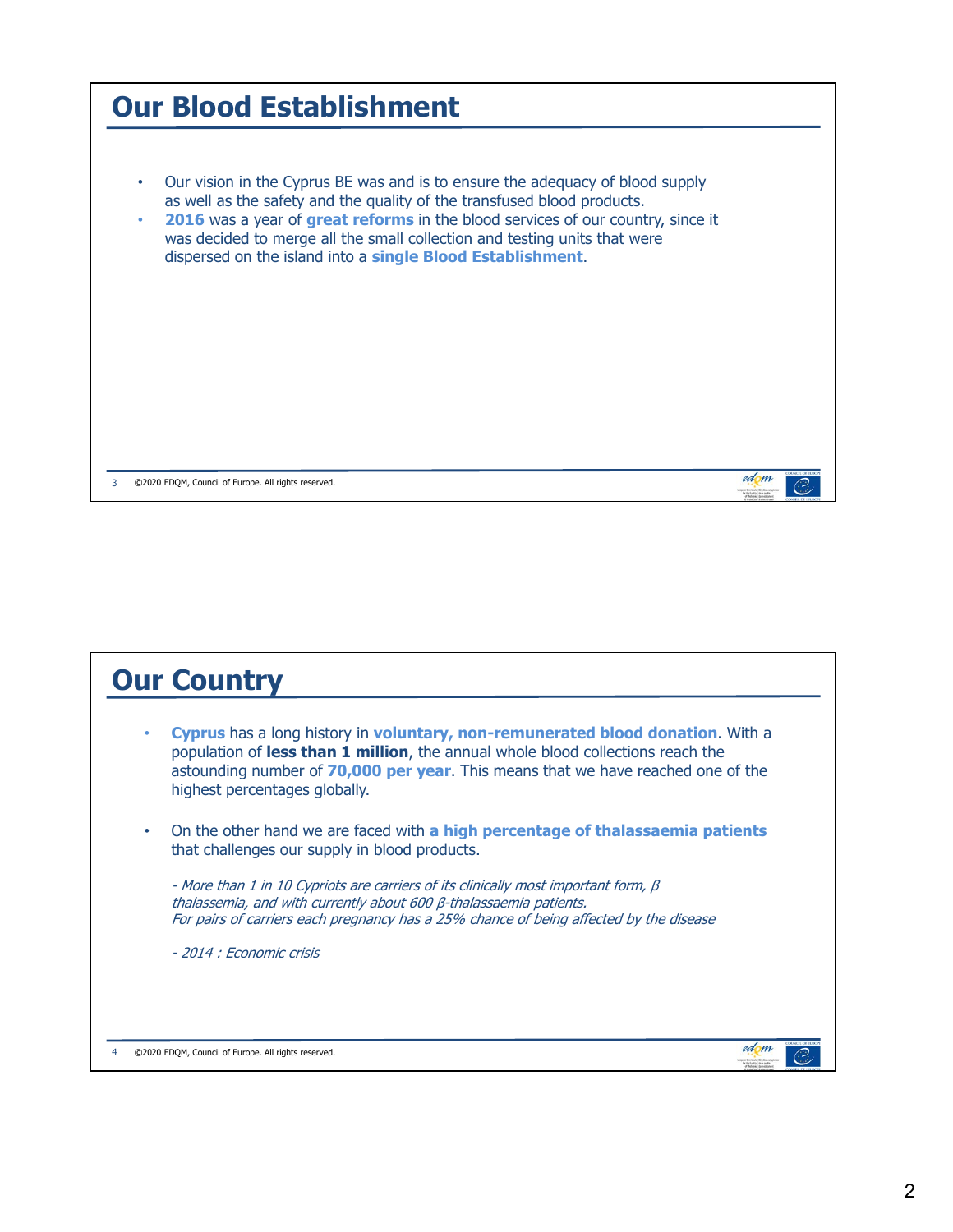

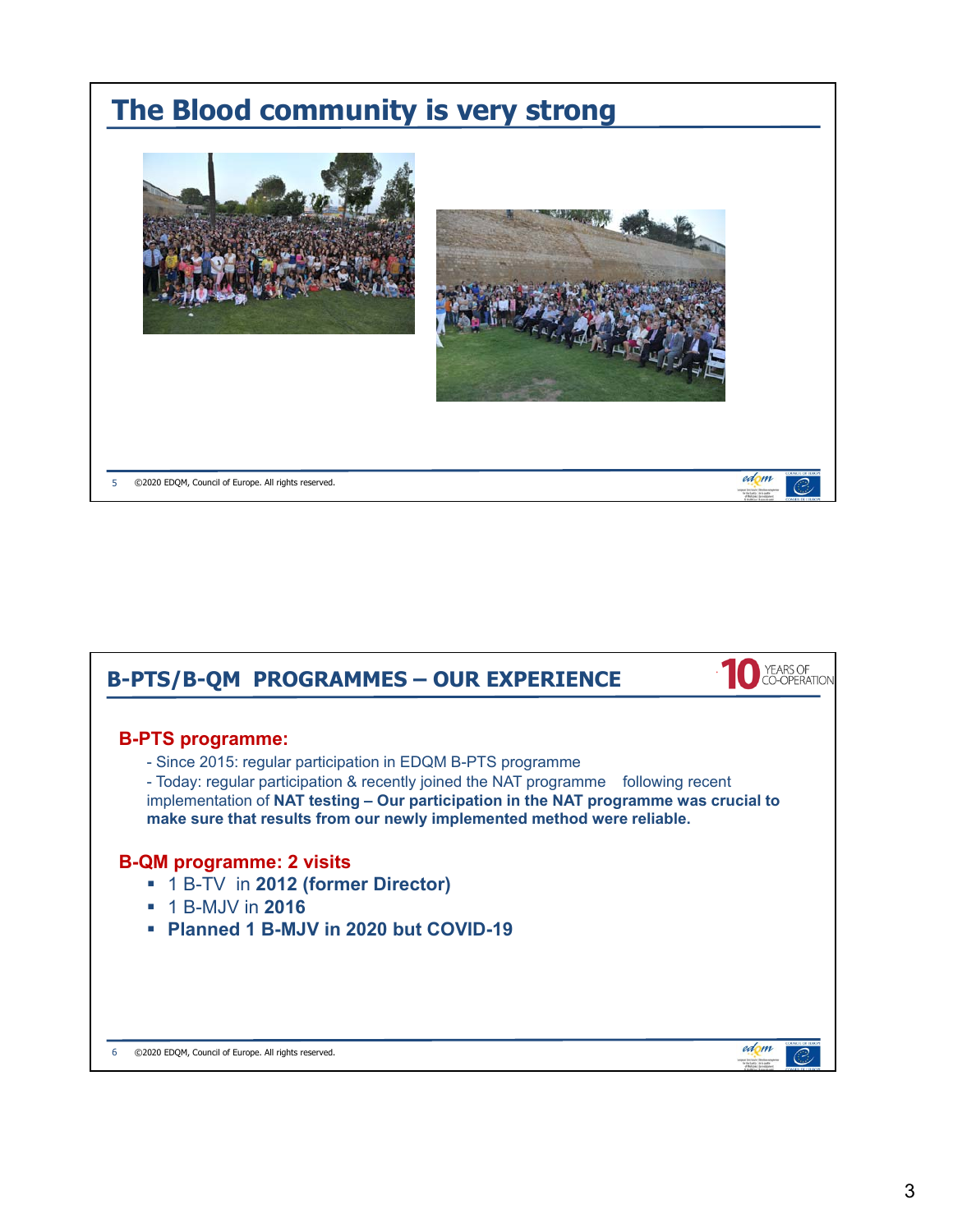